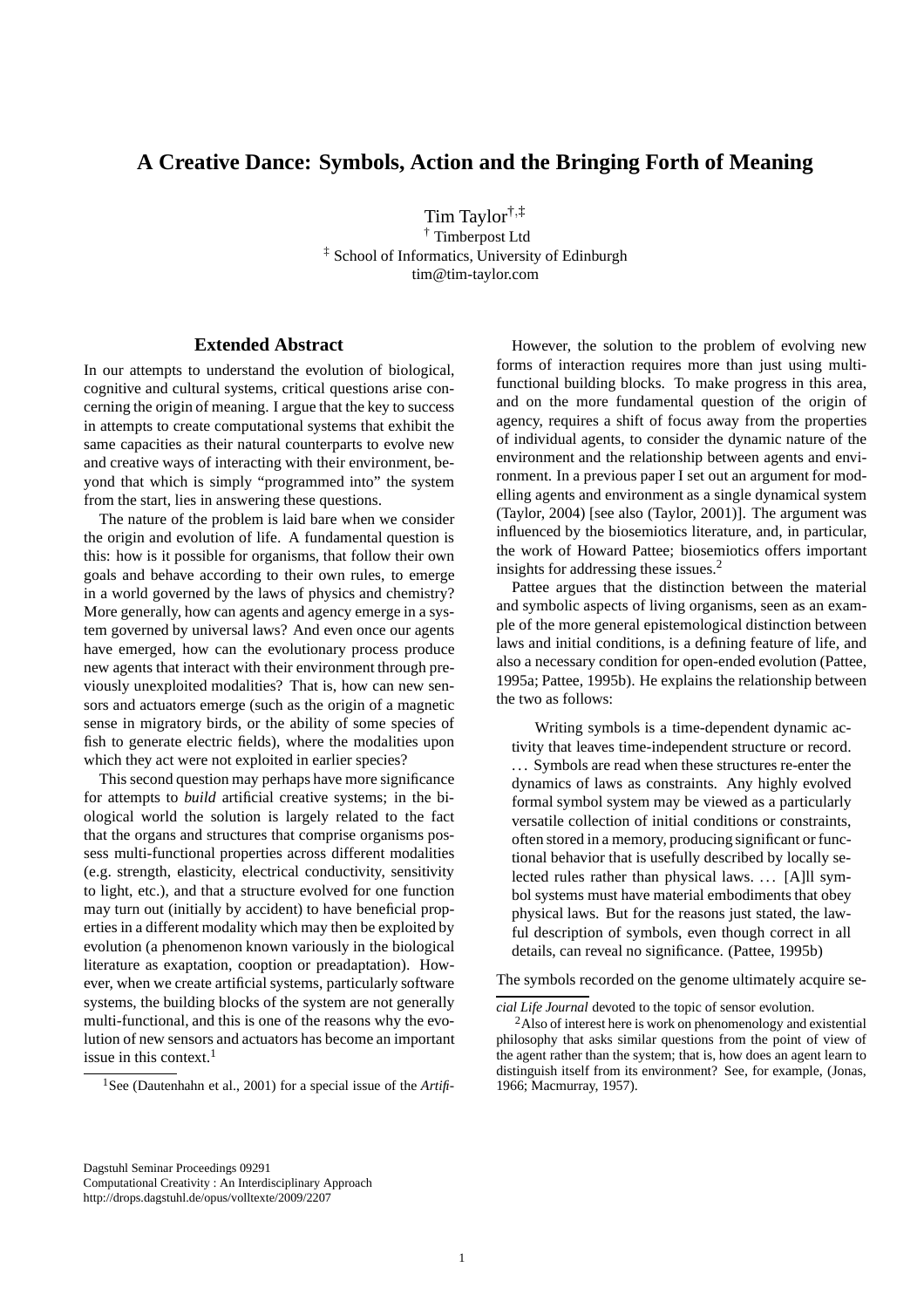

Figure 1: Semantic Closure: Closing the loop between genotype, phenotype and environment

mantics in an organism in the context of the survival value of the dynamics that they initiate (i.e. natural selection of phenotypes). It is this autonomous structure-function selfreferent organisation that is entailed in Pattee's term "semantic closure" (Figure 1).

This perspective, then, sees organisms as entities whose phenotypes are embedded within an environment viewed as a dynamical system, and whose genotypes interact with the environment by specifying constraints<sup>3</sup> upon its dynamics, thereby generating the phenotypes. That is, the abiotic environment has its own dynamics and self-organisational properties; genotypes act to "sculpt" these pre-existing dynamics by supplying constraints. From this point of view, the most important distinction is not between organisms and their abiotic environment, but rather between the environment as a whole (including organism phenotypes) and organism genotypes. It is the relatively time-independent genotypes, by supplying local constraints to the dynamics of the environment, that reify phenotypes as distinct entities within the environment.

In (Taylor, 2004) I presented initial results from a model based upon this perspective, and demonstrated simple examples of the evolution of new sensors and effectors, and of genome-regulated self-stablising behaviour (i.e. an example of an historical system as described below).

I argue that this perspective is crucial if we are to understand the origin of agency. However, we can go further and generalise this picture. In so doing, we may find useful connections and analogies between biological, cognitive and cultural systems, and thereby gain a better understanding of how creativity may be instilled into artificial systems.

Pattee's concept of semantic closure is related to what (Di Paolo, 2001) has referred to as an historical process (Fig-



Figure 2: An Historical System

ure  $2)$ .<sup>4</sup> This describes a situation in which the constraints of the system initiate dynamics, and the dynamics may feed back to affect (select or modify) the constraints. In a situation such as this, the system may exhibit behaviour which cannot be explained purely by the laws of dynamics, but only with reference to the particular history through which the system has evolved from its initial to current state. This mutual interaction (or "creative dance") thereby brings forth novel forms of behaviour, the meaning of which can only be understood by considering how the dance itself has evolved over time.

This general description can be applied not only to the origin of meaning in biological systems as described by Pattee, but to other systems too. Examples of systems where this view may also be of use include:

- *Human cognition*. The embodied mind literature, e.g. (Varela et al., 1993) recognises the mutual relationship between cognition and processes in the environment. The extended mind hypothesis goes further to suggest that external props to cognition, such as the written word, are so closely coupled with internal cognitive processes that cognitive systems should properly be regarded as comprising both the internal and the external components working together (Clark and Chalmers, 1998). The extended mind hypothesis could be cast as a mutual relationship between symbols in the environment and the dynamic processes of the brain. As such it can be seen as fitting into the general description of an historical system.
- *Human cultural traditions, institutions and artefacts*. The historical system view may be extended to cover not only human cognition, but cultural evolution as well. The archaeologist Colin Renfrew has recently argued that human cultural evolution can only be understood by consideration of the particular trajectories through which specific cultures have evolved, and by consideration of how

<sup>&</sup>lt;sup>3</sup>Throughout this paper the general term 'constraint' is used to cover initial conditions, constraints and boundary conditions. For further discussion of these concepts, see (Pattee, 1995a).

<sup>4</sup>Similar concepts appear much earlier in the literature, such as Ashby's description of an ultrastable system (Ashby, 1952).